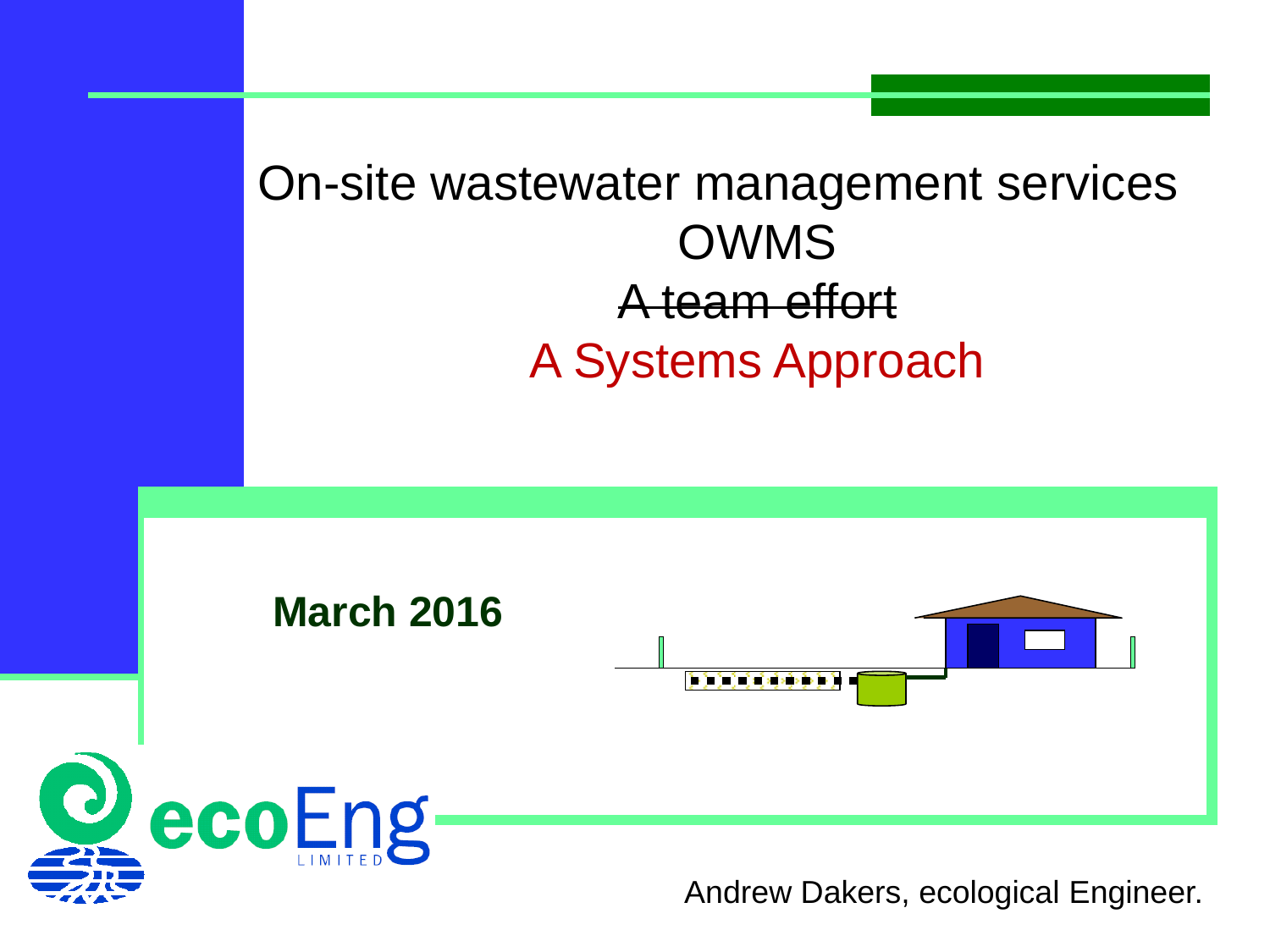# Achieving "excellence" in OWMS

- **E** Essentially we are about managing risks in the best interests of land owners and the communities they live amongst
- Primary risk is to human health
- Many throughout NZ tasked with mitigating the risks:
	- Distributed infrastructure service to ~20% of NZ population
	- The on-field game players:

Site and soil assessors, designers, installers, servicing technicians, (land owners)

 Off-field key stakeholders technology suppliers, regulators/planners, advisers, educators/trainers, affected community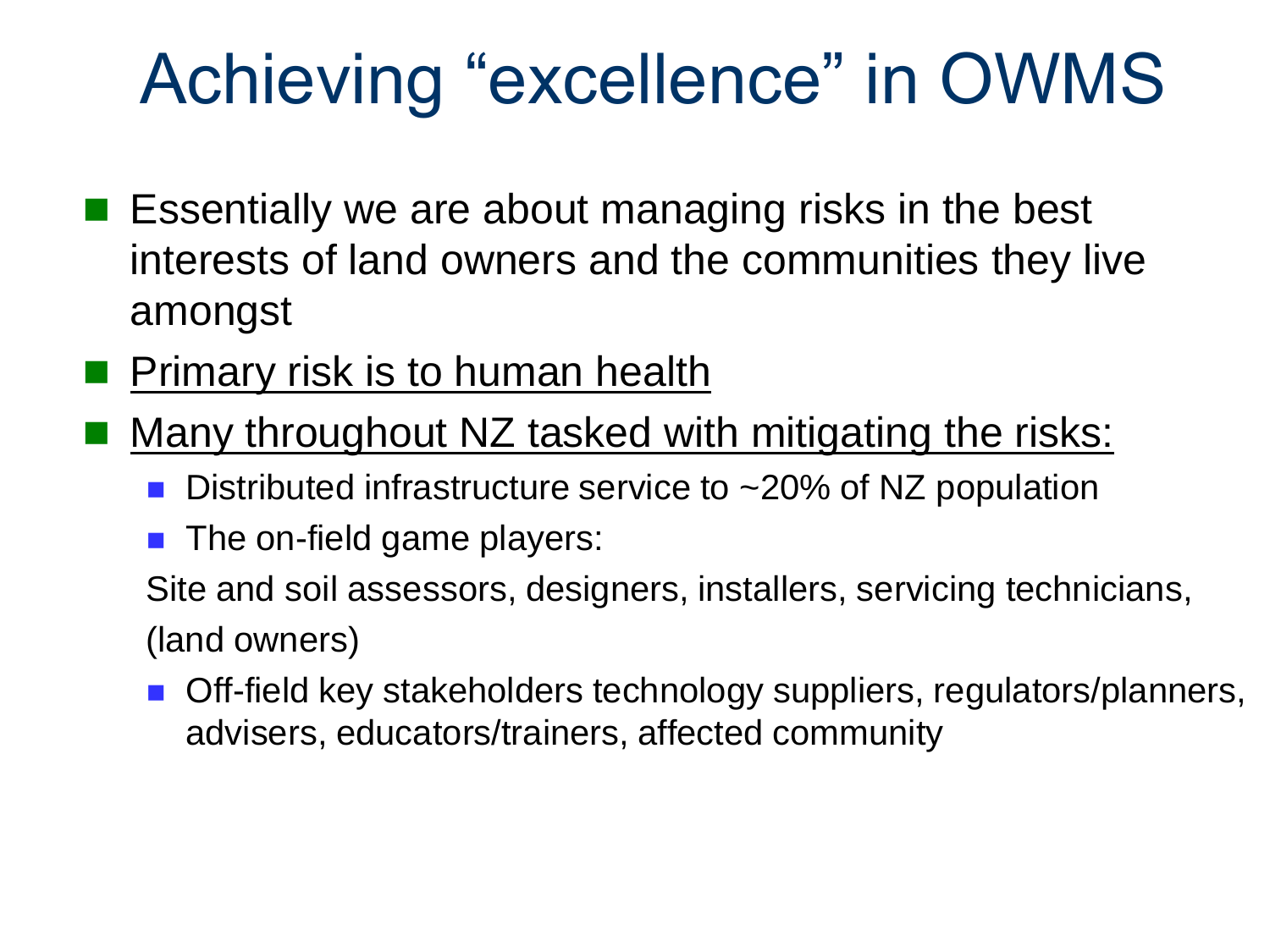## Achieving "excellence" in OWMS

- **Best way to learn is to do**
- I spent 20 yrs doing mostly theory
- Last 10yrs have done over 600 OWMS learn something new every job. Every new learning opens up multiple question I had never thought to ask before.
- So what is this "excellence" if learning exposes more about what we dont know rather than what we do know???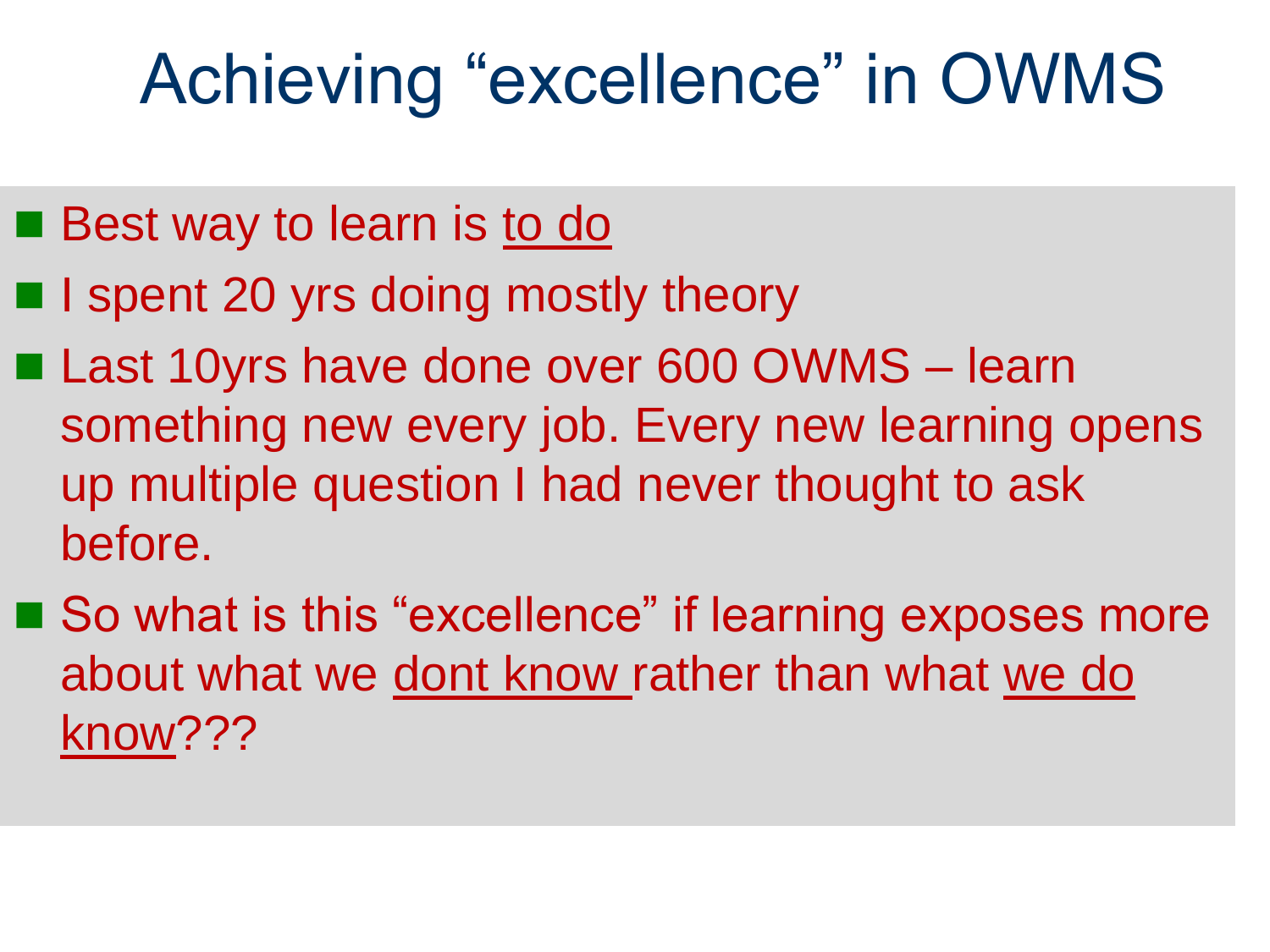

**Many people and disciplines involved – competence at all levels is required**

End-users, owners, S&S assessors/designer, tech suppliers, installers, servicing technicians, regulators/planners, advisors to regulators/planners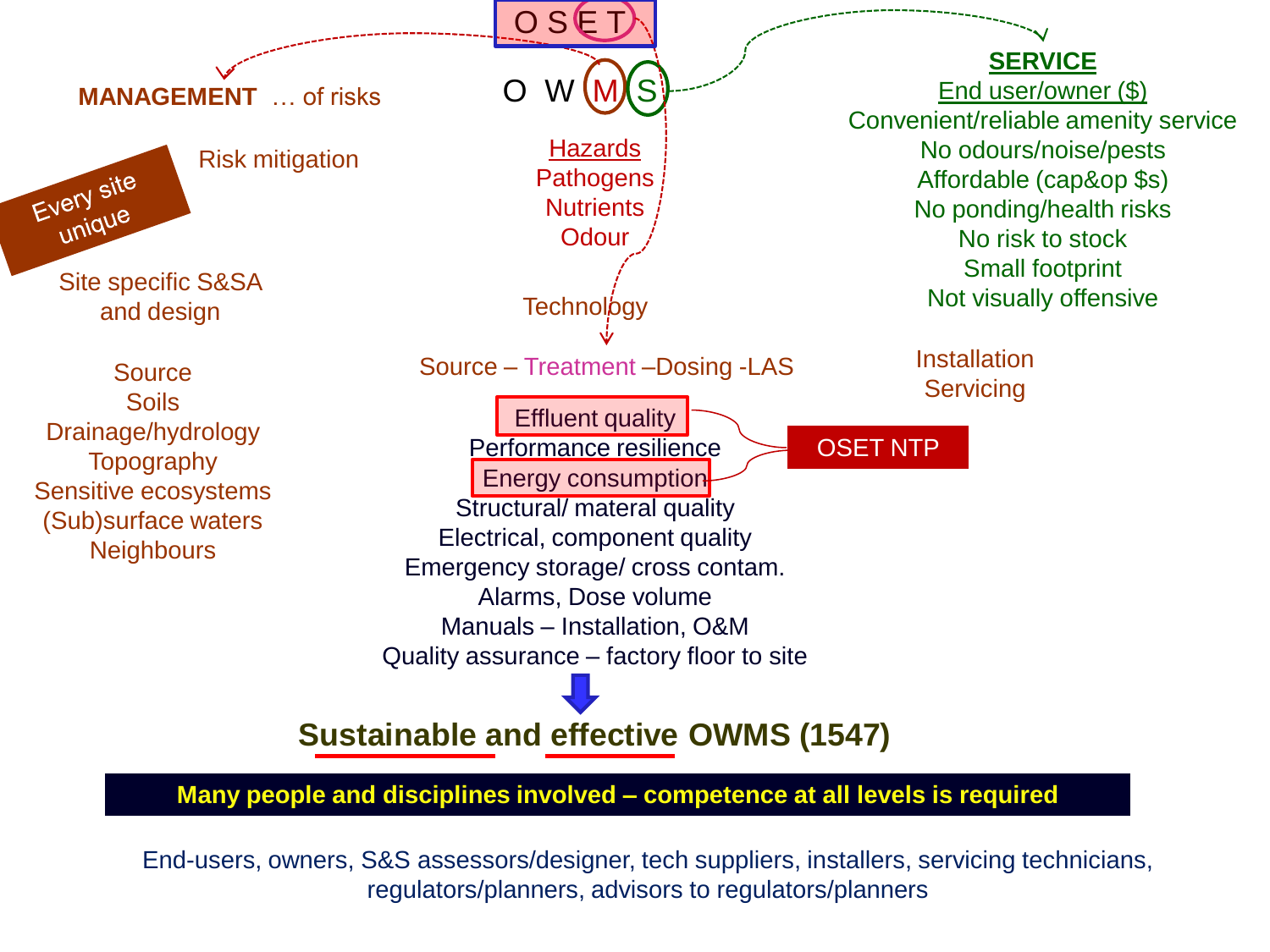#### **MANAGEMENT** … of risks O W M S

Risk mitigation **Hazards** 

Every site unique

**Source** Soils Drainage/hydrology **Topography** Sensitive ecosystems (Sub)surface waters **Neighbours** 

**Pathogens Nutrients Odour** 

**Technology** 

Source – Treatment –Dosing -LAS

Effluent quality Performance resilience Energy consumption Structural/ materal quality Electrical, component quality Emergency storage/ cross contam. Alarms, Dose volume Manuals – Installation, O&M Quality assurance – factory floor to site **SERVICE**

End user/owner (\$) Convenient/reliable amenity service No odours/noise/pests Affordable (cap&op \$s) No ponding/health risks No risk to stock Small footprint Site specific S&SA<br>and design and design and design and design and design and design and design and design and  $\frac{1}{2}$ 

> **Installation Servicing**

The total OWMS system

Sustainable and effective OWMS (1547)

**Many people and disciplines involved – competence at all levels is required**

End-users, owners, S&S assessors/designer, tech suppliers, installers, servicing technicians, regulators/planners, advisors to regulators/planners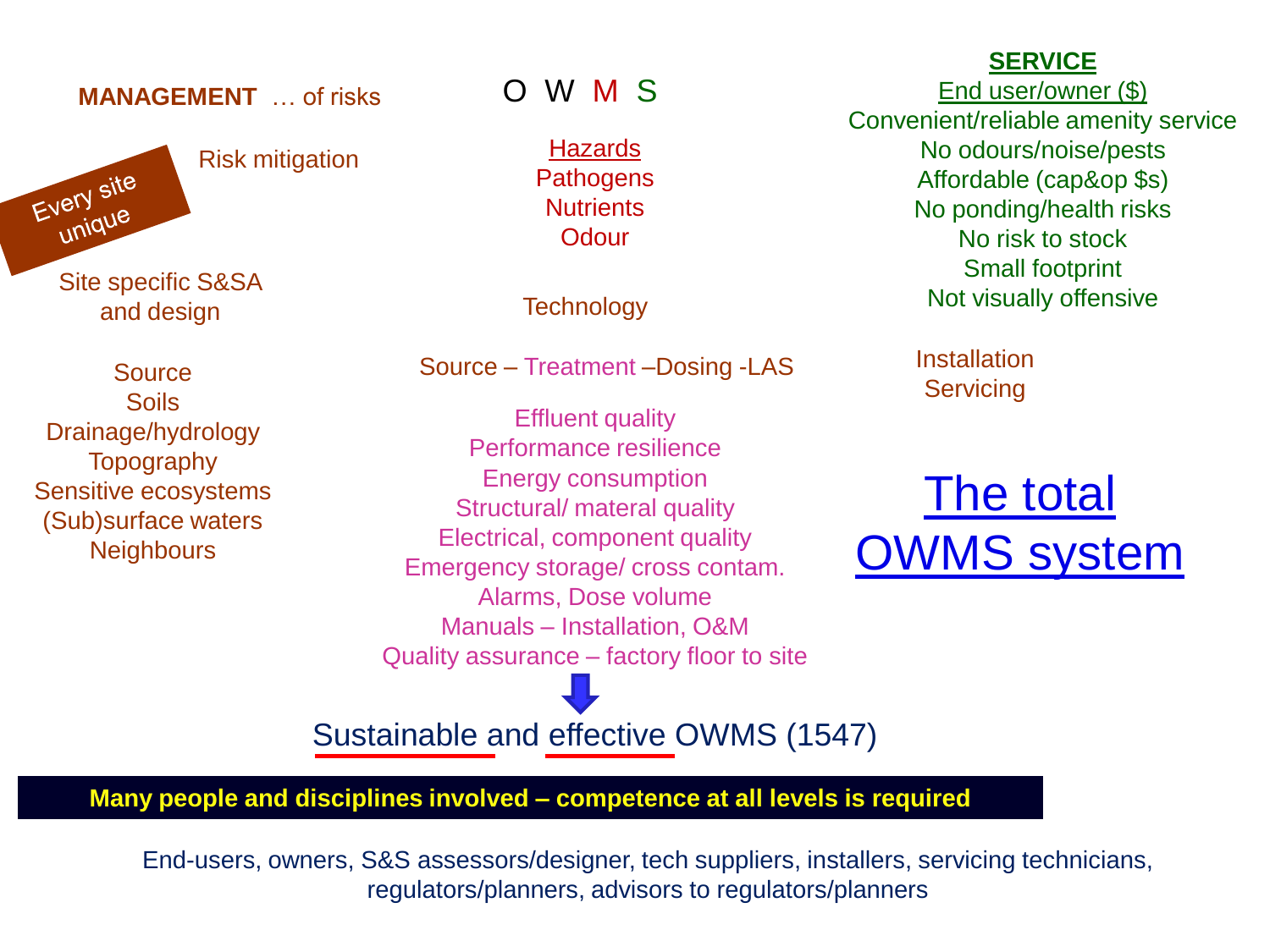| <b>Criteria</b>                                   | NZ Standard Ref <sup>1</sup>   | <b>OSET NTP</b><br><b>Strand 1</b> |
|---------------------------------------------------|--------------------------------|------------------------------------|
| Nominate operating temperature and humidity range | 2.4.3                          | X                                  |
| Material and component durability                 | 2.4.4, 2.4.5 and<br>2.4.9      | X                                  |
| Tank(s) water tight                               | 2.4.9                          | <b>X</b>                           |
| Structural integrity of tank (s)                  | 2.4.10, 2.4.11 and<br>X<br>3.8 |                                    |
| Access lids requirements                          | 2.4.7 and 3.6                  | X                                  |
| Tank anchoring                                    | 2.4.4.                         | X                                  |
| Tank compliance with AS/NZS1546 Pt1:2008          | 2.4.6 and 2.4.7                | X                                  |
| <b>Emergency storage</b>                          | 2.4.8                          | X                                  |
| Prevention of cross contamination                 | 2.3.8                          | X                                  |
| Electrical equipment durability                   | 2.4.9                          | X                                  |
| Effluent pump matched to LAS                      | 2.4.10                         | X                                  |
| Dose volume to match LAS requirements             | CM10.1                         | X                                  |
| Alarm system(s) meet criteria                     | 2.4.11                         | X                                  |
| Marking to meet minimal requirements              | 3.3.1 and 3.3.2                | X                                  |
| Foul air control                                  | 2.3.2(h)                       | X                                  |
| Issuing of loading certificate                    | $7.4.2$ (d)                    | X                                  |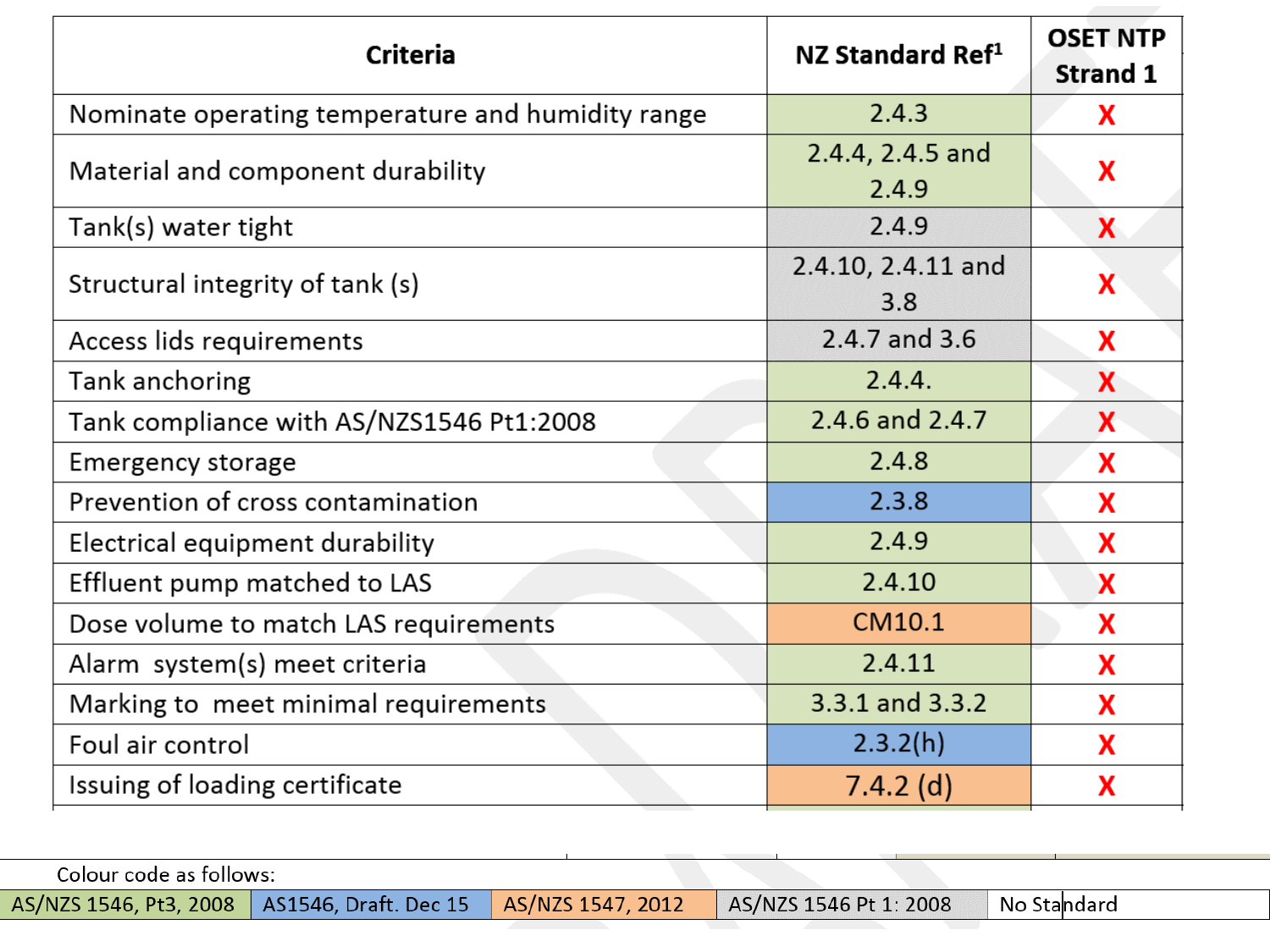| Installation manual                                 | C <sub>3</sub>   | X               |  |  |
|-----------------------------------------------------|------------------|-----------------|--|--|
| Installation training                               | $2.2(b)$ , 3.6   | X               |  |  |
| Operation and Maintenance manual (Home owner)       | $D2.2(a)$ , D2.3 | X               |  |  |
| Servicing Manual (servicing technician)             | D <sub>2.3</sub> | X               |  |  |
| Servicing training                                  | 3.6              | x               |  |  |
| Provision of certification documents                | C <sub>4</sub>   | X               |  |  |
| Manufacturing and assembling quality assurance      | 5.4              | X               |  |  |
| Delivery quality assurance                          |                  | <b>X</b>        |  |  |
| Treatment unit documentation and life-time tracking |                  | X               |  |  |
| Component documentation and life-time tracking      |                  | X               |  |  |
| Warranty details                                    |                  | X               |  |  |
| Performance                                         |                  |                 |  |  |
| Effluent quality (BOD, TSS, E.coli, FAC)            | 2.3.1            | (except<br>FAC) |  |  |
| Effluent quality (Nutrients; N and P)               | 2.3.2            |                 |  |  |
| <b>Noise</b>                                        | 2.3.3            | X               |  |  |
| Serviceable life                                    | 2.3.4            | X               |  |  |
| Energy consumption                                  | 2.4              |                 |  |  |
|                                                     |                  |                 |  |  |

| Colour code as follows: |                                                                    |                        |                          |
|-------------------------|--------------------------------------------------------------------|------------------------|--------------------------|
|                         | AS/NZS 1546, Pt3, 2008   AS1546, Draft. Dec 15   AS/NZS 1547, 2012 | AS/NZS 1546 Pt 1: 2008 | <sup>¶</sup> No Standard |
|                         |                                                                    |                        |                          |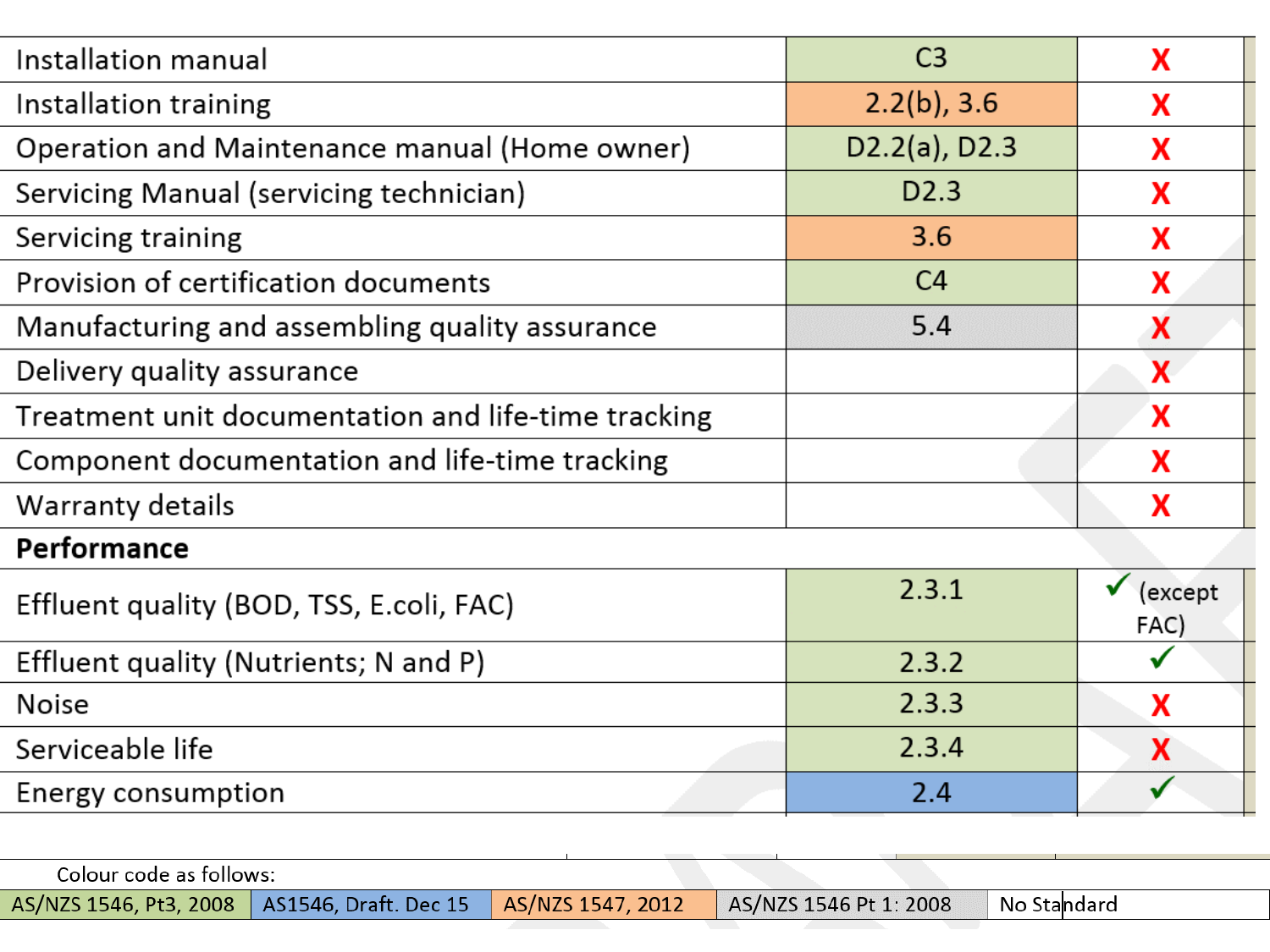#### How well are we doing?

■ How close are we to "excellence"? ■ Is there reason for more prompt action?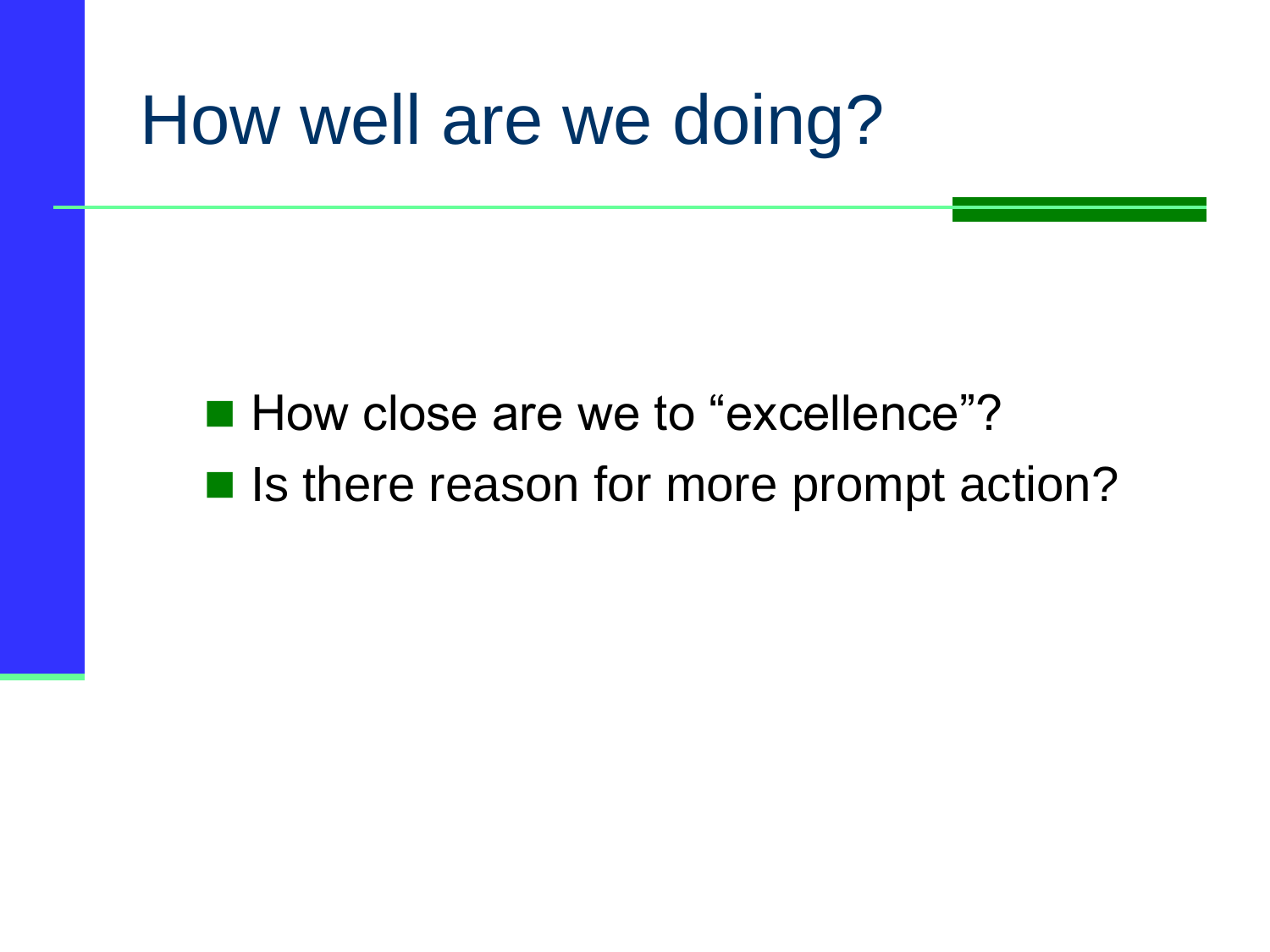| <b>Complaints to Ecan : July 98 to Nov 2012</b> |                            |      |  |
|-------------------------------------------------|----------------------------|------|--|
| Number not relevant                             | 19                         | 11%  |  |
| <b>Consent issue</b>                            | 38                         | 22%  |  |
| Not enough information                          | 16                         | 9%   |  |
| Unauthorised discharge                          | 3                          | 2%   |  |
| Repeats                                         | $\overline{7}$             | 4%   |  |
| Earthquake issue                                | $\overline{4}$             | 2%   |  |
| Surface water contam                            | 5                          | 3%   |  |
| <b>Failed disposal field</b>                    | 32                         | 19%  |  |
| Failure mode uncertain                          | 47                         | 27%  |  |
| <b>Total Number of complaints</b>               | 171                        | 100% |  |
| <b>OWMS failure</b>                             | 103                        |      |  |
| "Failures"/yr                                   | 13                         |      |  |
| Total no. of OWMS                               | 37,000                     |      |  |
| % failure/yr                                    | 0.035%                     |      |  |
| Pripper line                                    | $\sim$ 800/yr<br>$1 - 2\%$ |      |  |

2013/12/24



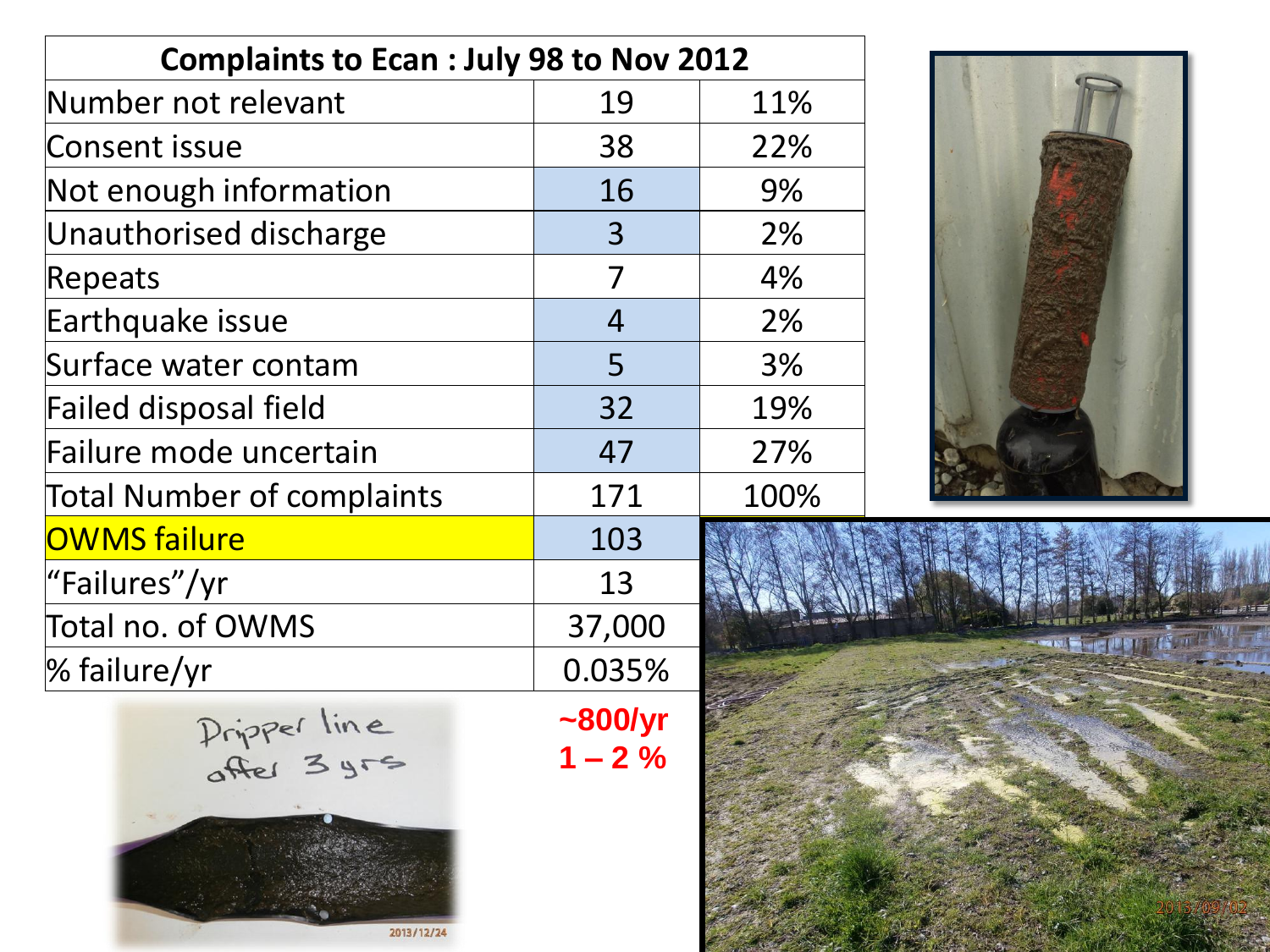# Cause of failure

- **Designer/site** assessor
- Technology/materials
- **Installation**
- **Services**
- **Operation**
- **Other**
- Combination of one or more of the above

Pond liner failures Designer 60% Installation 20% Material 10% Other 10%

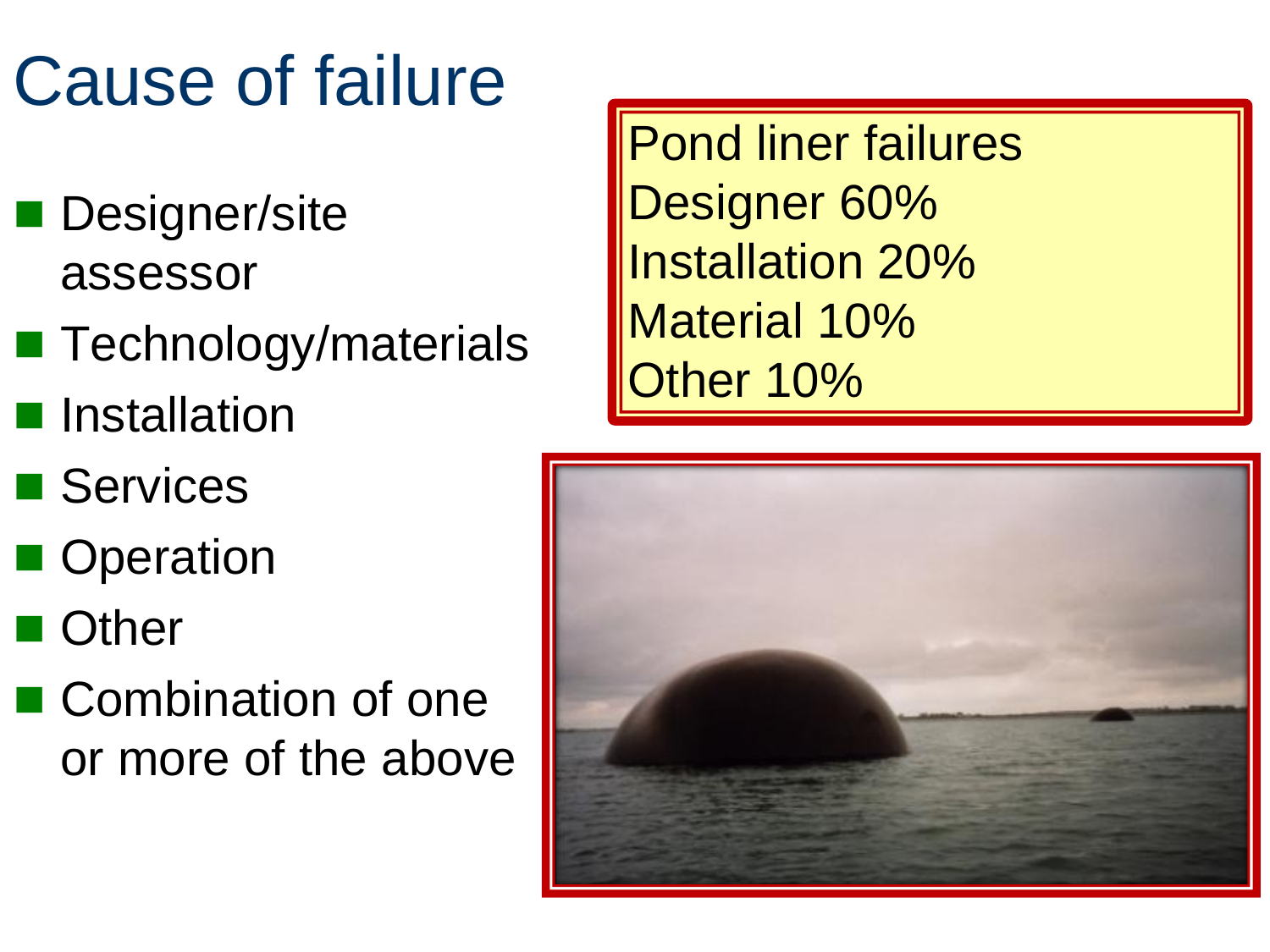# Aim for an OWMS with 25+ yrs life

- Design competently
- Good quality technologies
- Competent installation and servicing
- User not to misuse/abuse their OWMS

 $\blacksquare$  OSET NTP – ???? ■ Competence Training – ????

An excellent recipe book does not make a highly competent cook – the latter happens only as a result of passion, commitment, lots of experience and tutoring/mentoring by very experienced and knowledgeable cooks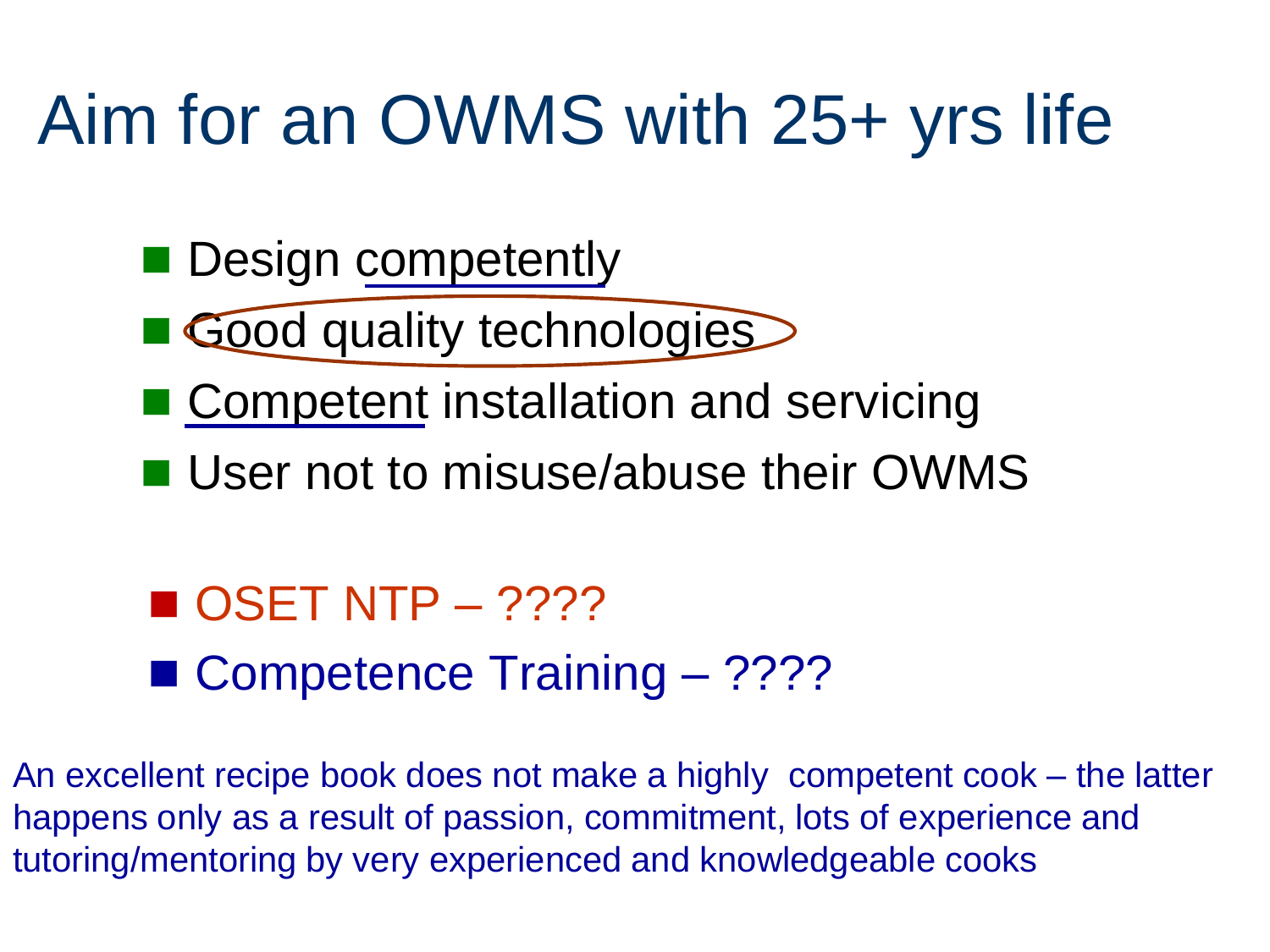#### what do we have as a foundation for excellence? (Ackn John Cocks).

- A suite of national standards for onsite wastewater management
- The Building Act means of compliance document G13, onsite system verification method and supporting provisions e.g. MBIE guidelines on plans and specifications
- Soils publications including S-map Online, topoclimate soils maps, Soil Bureau and landcare soil maps, and supporting soil descriptions
- OSET National Testing Programme.
- Ian Gunn's Onsite NewZ and Blog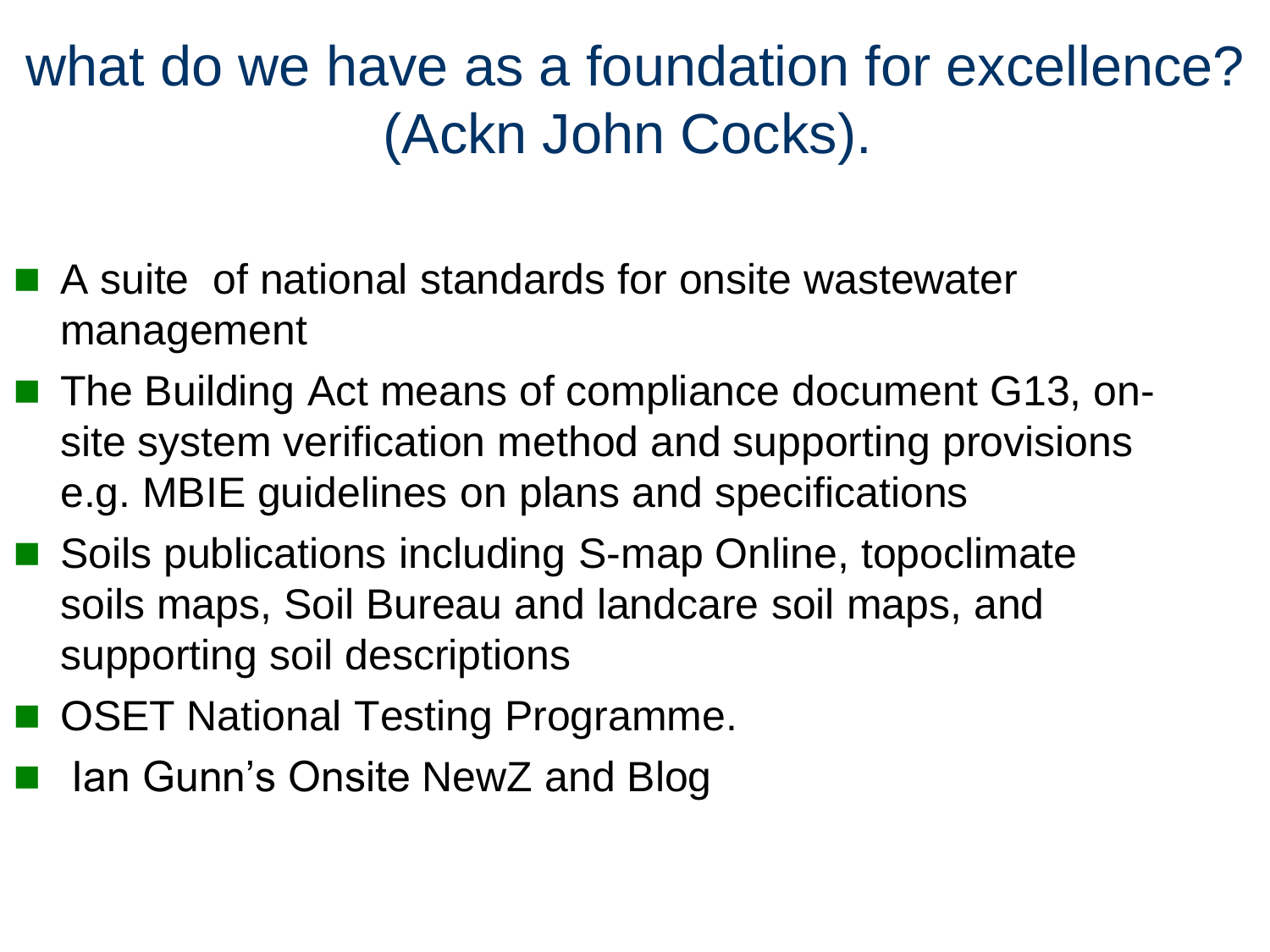- Differences amongst regional council rules for OWMS and lack of coherence
- A focus on the treatment system and lack of attention to the soil environment and the limitations on controlling inputs to the system i.e. important take a whole-of-system approach and a risk based approach
- Divergence in views about the function of the soil some see it as an inherent part of the onsite system, others don't
- Great diversity in training and qualifications of people involved with design, construction, operating, and regulating
- Need for in-field monitoring of built systems and soil environments to understand design performance and assist in communicating this understanding.

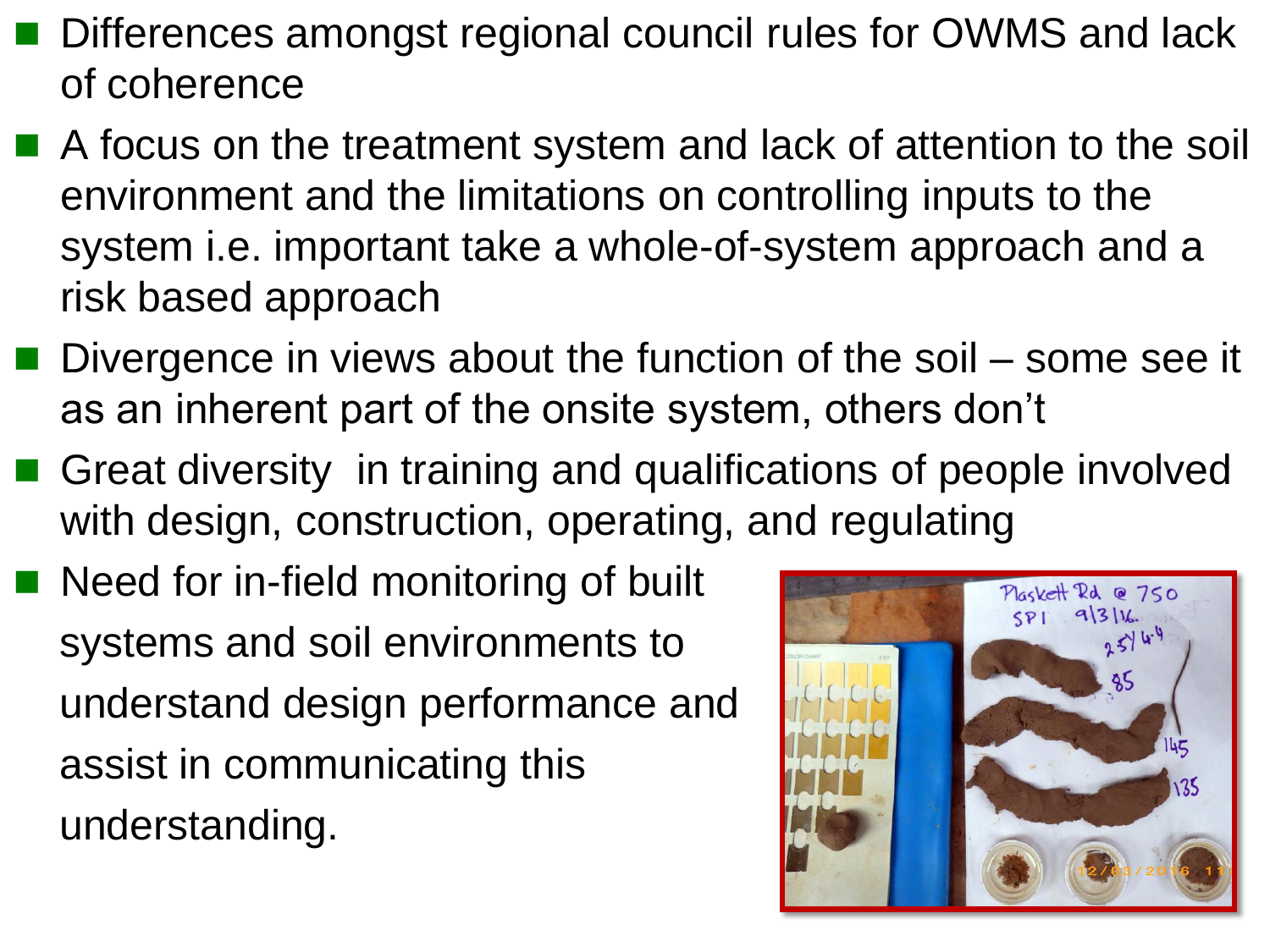### Are we being lazy?

Expecting "excellence" in site specific ,sustainable and effective OWMS, simply by ticking boxes from Appendix X?

Unprepared to do the hard work and learn from and listen to those with on-the-field experience?

Allowing strategies and practices to be driven by sideline and armchair "experts" and merchandise agents?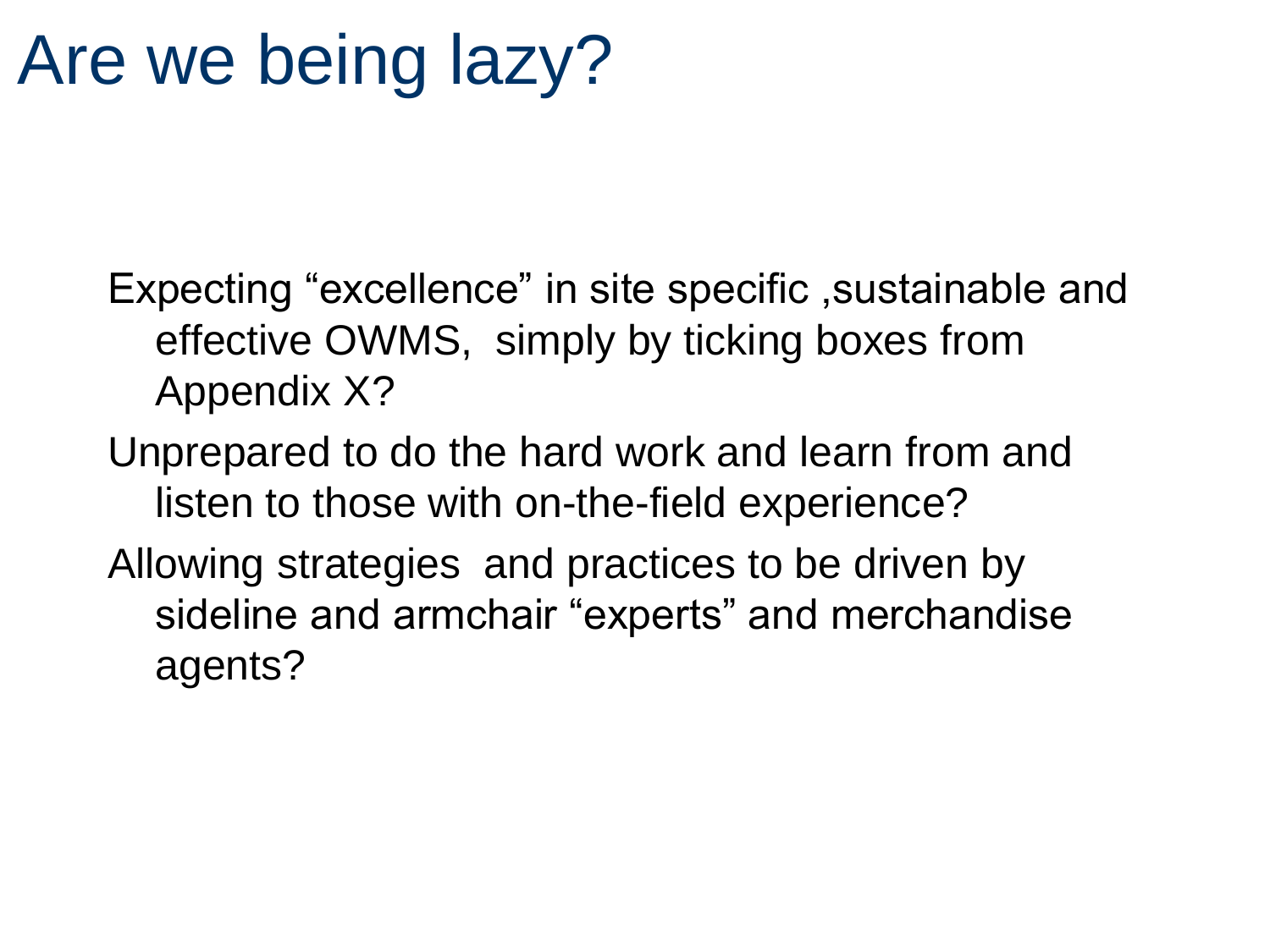# In Summary

- **Hot spots** and **cool spaces** targeted strategies and practices?
- Systems approach:
	- $\blacksquare$  The physical system source to LAS
	- $\blacksquare$  The human system  $-$  the off-field and on field team
- Implementing and managing competent risk assessment and mitigation.
- **Providing a service (distributed)**
- Each site is unique
- ❖ Accept that there is no easy or quick fix



- Broaden scope of OSET NTP needs resourcing
- **❖ Re-evaluate training**
- $\div$  **TA's, Regional Councils, with support from SWANS, advocate a** total systems approach for high quality OWMS – recognising hot spots and open spaces